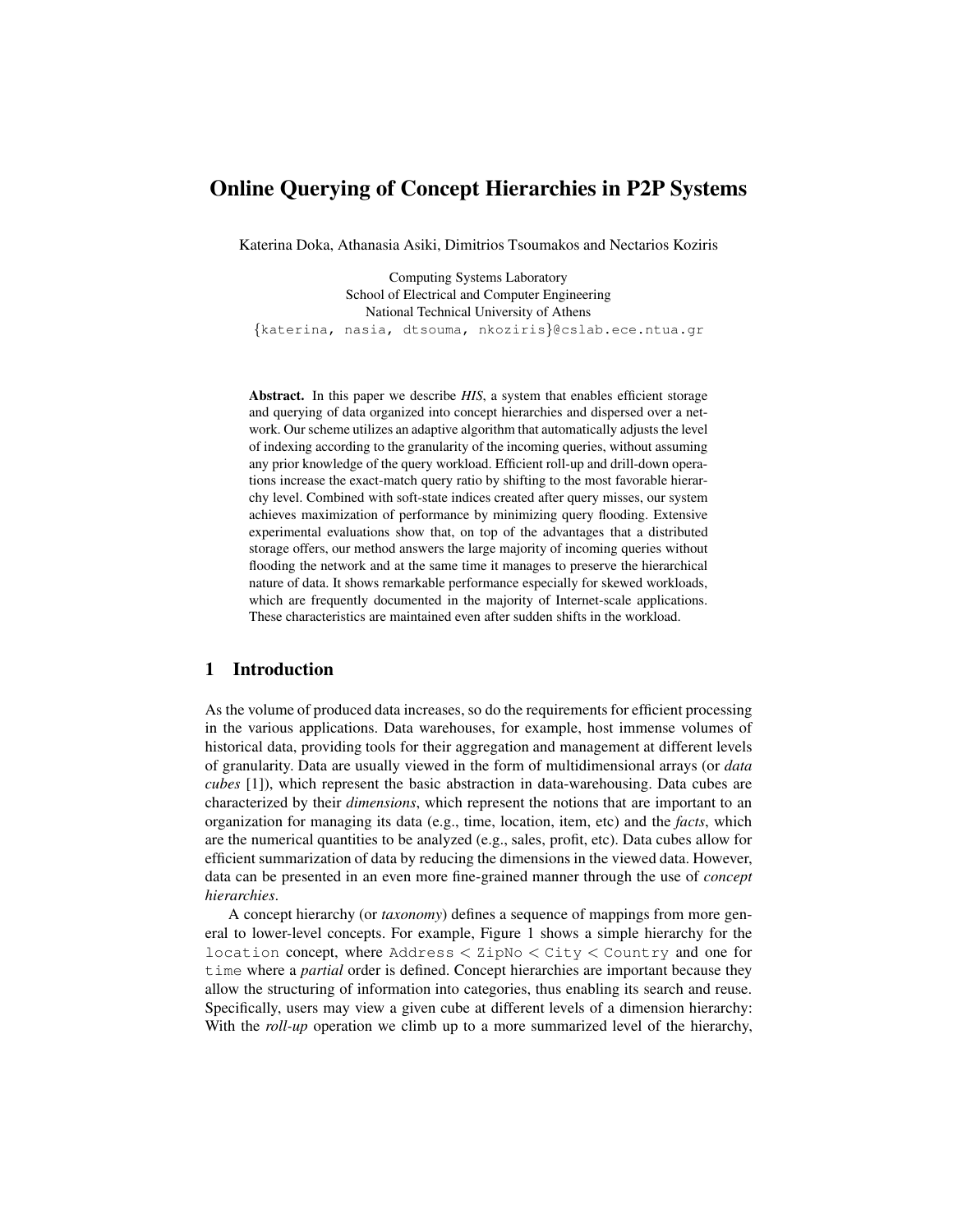

Fig. 1. A concept hierarchy for dimension (a) Location (b) Product.

Table 1. Sample data for our motivating scenario.

| Location     |        |     |                                 | <b>Measures</b> |
|--------------|--------|-----|---------------------------------|-----------------|
| Country City |        | Zip | Address                         | Sales           |
| Greece       |        |     | Athens 16674 13 Promitheos st.  | 1,500           |
| Greece       |        |     | Athens 15341 40 Terpsitheas st. | 9,900           |
| Greece       |        |     | Athens 16674 14 Ioanninon st.   | 2,450           |
| Italy        | Milan  |     | 20100 6 Modenna st.             | 12,100          |
| Greece       | Patras |     | 26222 16 Tsamadou st.           | 1,990           |

while a *drill-down* defines the opposite operation (i.e., navigating to levels of the hierarchy with increased detail).

There has been significant effort in combining the advantages of a distributed and resilient solution such as P2P with the performance of storing large volumes of data in database systems. Peer-Database systems (e.g. [2–4]) represent a new trend in which peers maintain parts of a central or fully independent database and communicate with each other in a distributed, fault-tolerant manner. Nevertheless, there has been little effort in designing applications to store and query hierarchical data through a P2P system. Specifically, P2P databases that rely on DHT functionality are unable to directly support queries on dimension hierarchies.

In this paper we describe the *Hierarchical Indexing System (HIS)*, a DHT-based system that enables efficient storage and querying over dimensions characterized by specific hierarchies. *HIS* nodes actively monitor the granularity of posed queries in order to adjust the indexing level to the most beneficial one. Combined with soft-state indices which are dynamically created after query misses, our system manages to minimize the number of flooding operations necessary to provide exact answers. Furthermore, *HIS* does not invalidate the semantics of the stored hierarchies and allows for distributed knowledge mining. To our knowledge, this is the first attempt towards the support of concept hierarchies in DHTs.

The rest of the paper is organized as follows: Section 2 describes the problem and gives a preview of the proposed solution. In section 3 our method is thoroughly presented, while section 4 analyzes important aspects of our system, such as parameter selection and optimization. Our system is evaluated through experimental results in section 5. A brief overview of related literature follows in section 6 and finally the paper concludes in section 7.

# 2 Motivation and Problem Description

As a motivating scenario, let us consider the computational center of a supermarket chain that holds records of sales. Such historical data are aggregated (usually off-line) and queried for discovering interesting trends/associations. Instead of a centralized data warehouse, the management prefers a horizontal partitioning of the database (according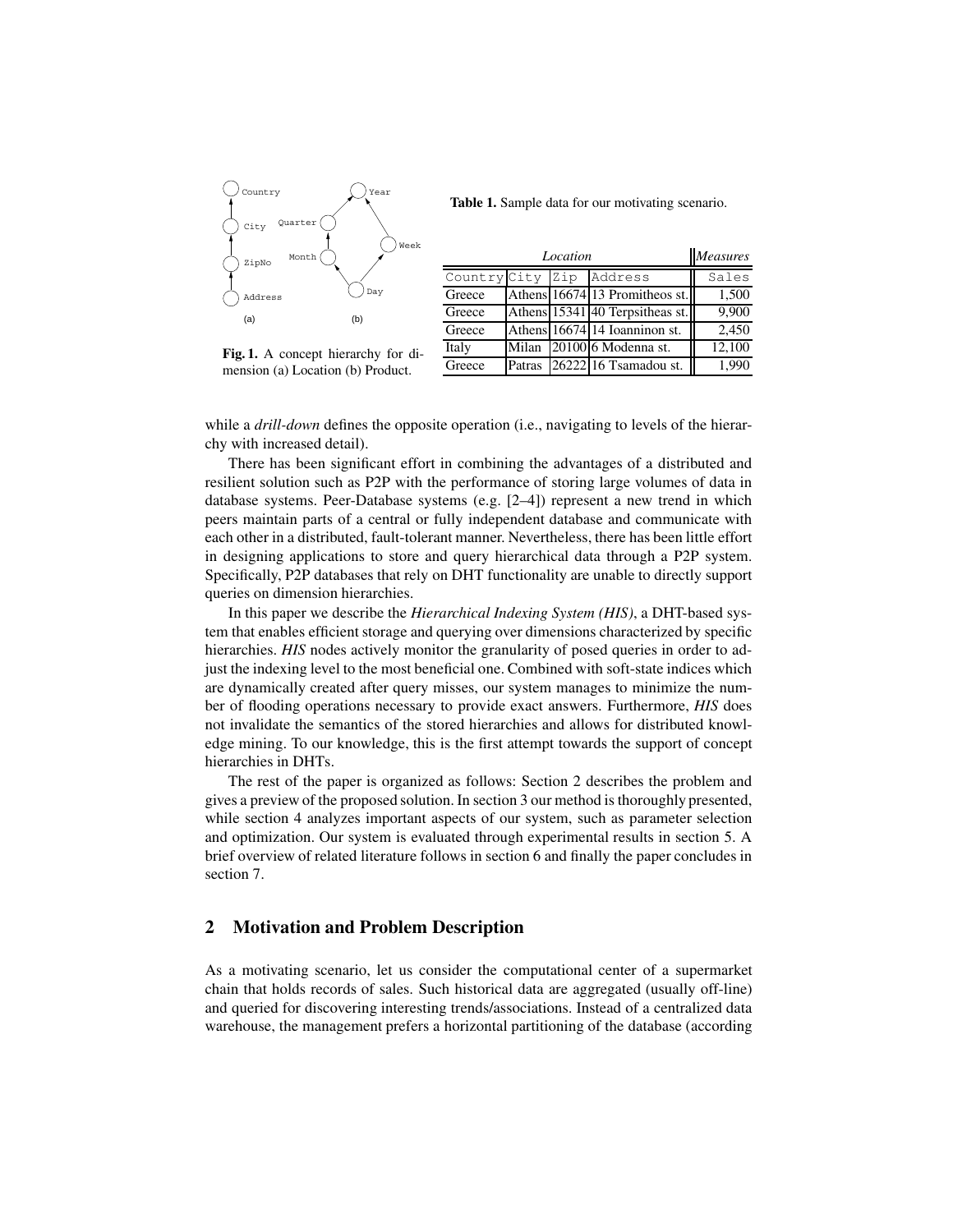to some metric, e.g., geographically) so that they can perform on-line queries on the multiple dimensions. Moreover, it would be very important if simple mining operations (such as roll-up and drill-down) could be performed, as opposed to more complex queries that instead have to be processed off-line. Current work offers a variety of systems which can be used to distribute and query this information. DHTs offer a bandwidth-efficient, distributed substrate that robustly stores data and routes queries to a large number of nodes. Nevertheless, these schemes cannot be used to maintain the semantics of the hierarchy and efficiently retrieve views of the data at different granularities.

To see this, let us assume that the company's database contains a location dimension that relates to the suppliers' addresses. This dimension is organized along the hierarchy depicted in Figure 1(a). Table 1 shows some sample data relative to this dimension, with Sales being the fact of interest. In a plain DHT system, one would have to choose a level of the suggested hierarchy in order to hash all tuples to be inserted to the system. Assuming the tuples are hashed according to the city attribute, there will be a node responsible for tuples containing the value *Athens*, one for *Patras*, etc. This structure can be very effective when answering queries referring to the chosen attribute level, whereas queries concerning other levels of the hierarchy demand global processing.

The solution of multiple insertion of each tuple by hashing every hierarchy value is not efficient: As the number of levels increase, so does the redundancy of data and the storage sacrificed for this purpose. While exact-match queries would be answered without global processing, this scheme fails to encapsulate the hierarchy relationships: One cannot answer simple queries, such as "*Which country is Patras part of* " or "*Which zip-code does '15341' belong to*".

Our work intends to provide an indexing mechanism to facilitate storing and querying hierarchical data in DHT systems. *HIS* is an adaptive and bandwidth-efficient solution to this problem: Peers initially index at a default (*pivot*) level, but they internally store the inserted tuples in a hierarchy-preserving manner. Query misses are followed by soft-state pointer creations so that future queries can be served without re-flooding the network. Moreover, peers maintain local statistics which are checked in order to decide if a global re-indexing (to a lower or higher level of the hierarchy) is necessary. If the ratio of queries for country exceeds a threshold (assuming the pivot level is  $city$ ), data would be reindexed according to that level so that most requests would be directly answered.

It has been widely observed that most Internet-scale applications, including P2P ones, exhibit highly skewed workloads (e.g., [5–8], etc). *HIS* indexes popular levels for exact matches and uses indices to answer the less popular requests adapting to the incoming workload as a whole. Our extensive simulations show that our system effectively adapts the level of granularity of the indexing according to user requests, without prior knowledge of the query workloads. *HIS* achieves a high ratio of exact-match queries in a variety of workloads, even when these change dynamically with time. We show that our scheme is particularly efficient with highly skewed distributions (for both data and load), which are frequently documented in the majority of applications.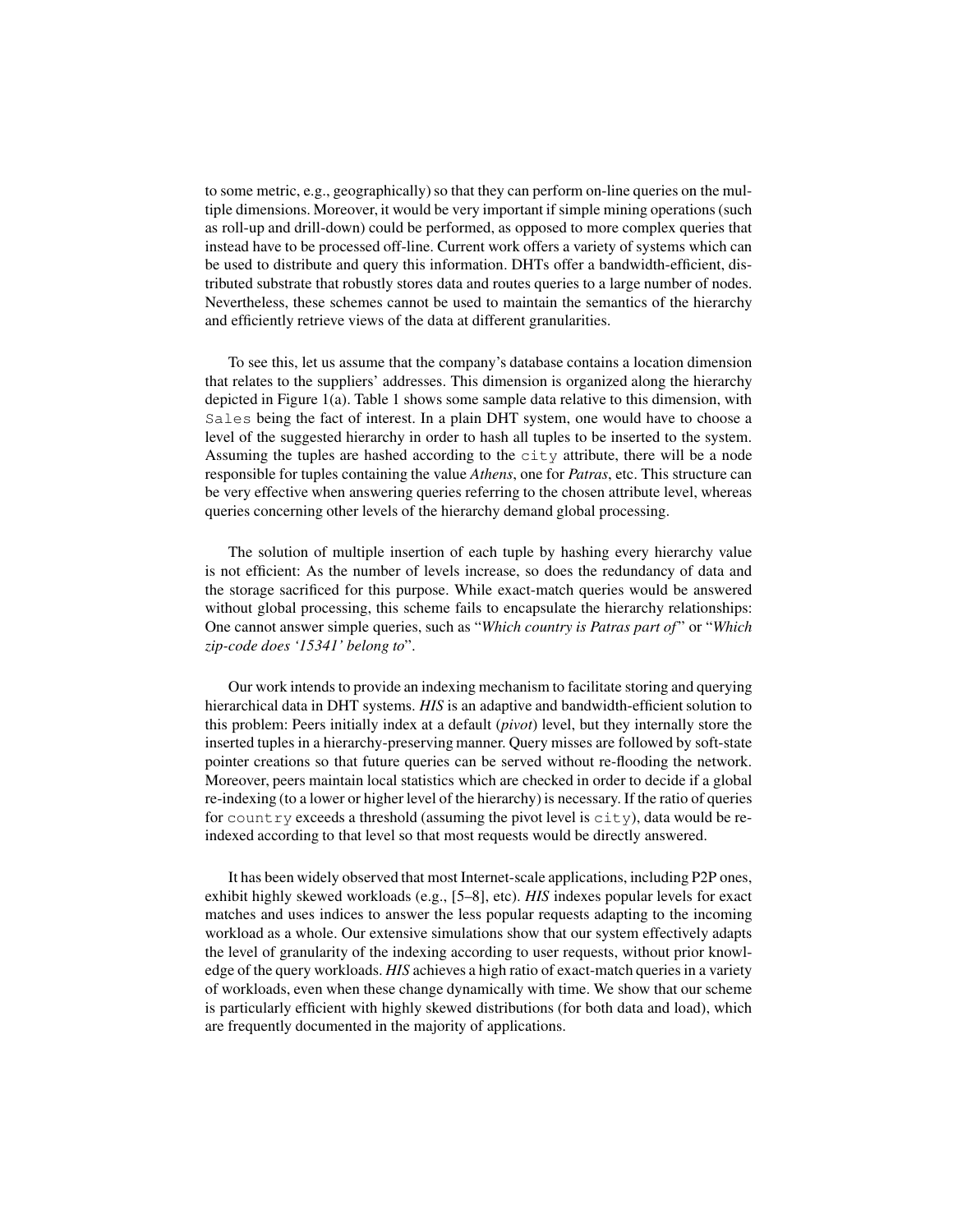

Fig. 2. Insertion of first (a), second (b) and third (c) tuple, hashed upon the  $\text{city}$  level, and creation of the tree structure in the node responsible for value *'Athens'*.

# 3 The Hierarchical Indexing System

*HIS* is a fully dynamic, self-adaptive protocol that can be applied over a P2P overlay in order to provide efficient mechanisms for storing, indexing and querying hierarchical data. Our goals are twofold: Efficient querying and preservation of the hierarchy semantics.

First, we address the efficiency of hierarchical data search. Our system should be able to provide with answers as efficiently as possible at various hierarchy levels of the data queried. Even though DHTs bind the number of query hops to the logarithm of the size of the overlay, they are unable to directly support queries on dimension hierarchies since they perform exact match lookups. Any other case would require message and time-consuming query flooding over the whole network.

Second, we intend to provide a hierarchy-aware system that will preserve useful hierarchy-specific information. Hash-based systems discard such information that exposes relationships between items. Hashing either on a single or on multiple levels of the hierarchy, a naive data insertion would fail to preserve the associations between the stored keys.

#### 3.1 Data Insertion

The insertion of data items (by data item we refer to a tuple of the database) is performed as follows: Upon creation of the database, a level of the hierarchy, the *pivot* level, is globally selected. The ID of each tuple to be inserted is the hashed value of its pivot level. The DHT then assigns each data item to the node with ID numerically closest to that of the data item. For tuples inserted at a later stage, nodes can be informed of the global pivot level from one of their neighbors in the overlay.

Inserted data are stored in the form of trees that preserves their hierarchical nature. As a consequence, each distinct value of the pivot level corresponds to a tree that reveals part of the hierarchy. Let us assume the hierarchy described in Figure 1(a) with  $city$ as the globally defined pivot level. The first tuple to be inserted is assigned an ID that derives from applying our hash over the value *'Athens'* and forms a plain list (Figure 2(a)). As data items with the same ID keep arriving at this node, different values at levels lower in the hierarchy than the pivot level create branches, thus forming a tree structure. In Figure 2(b), a tuple with new  $zipNo/dddress$  values induces the creation of a new branch, while in Figure 2(c) the tree forks at the address level.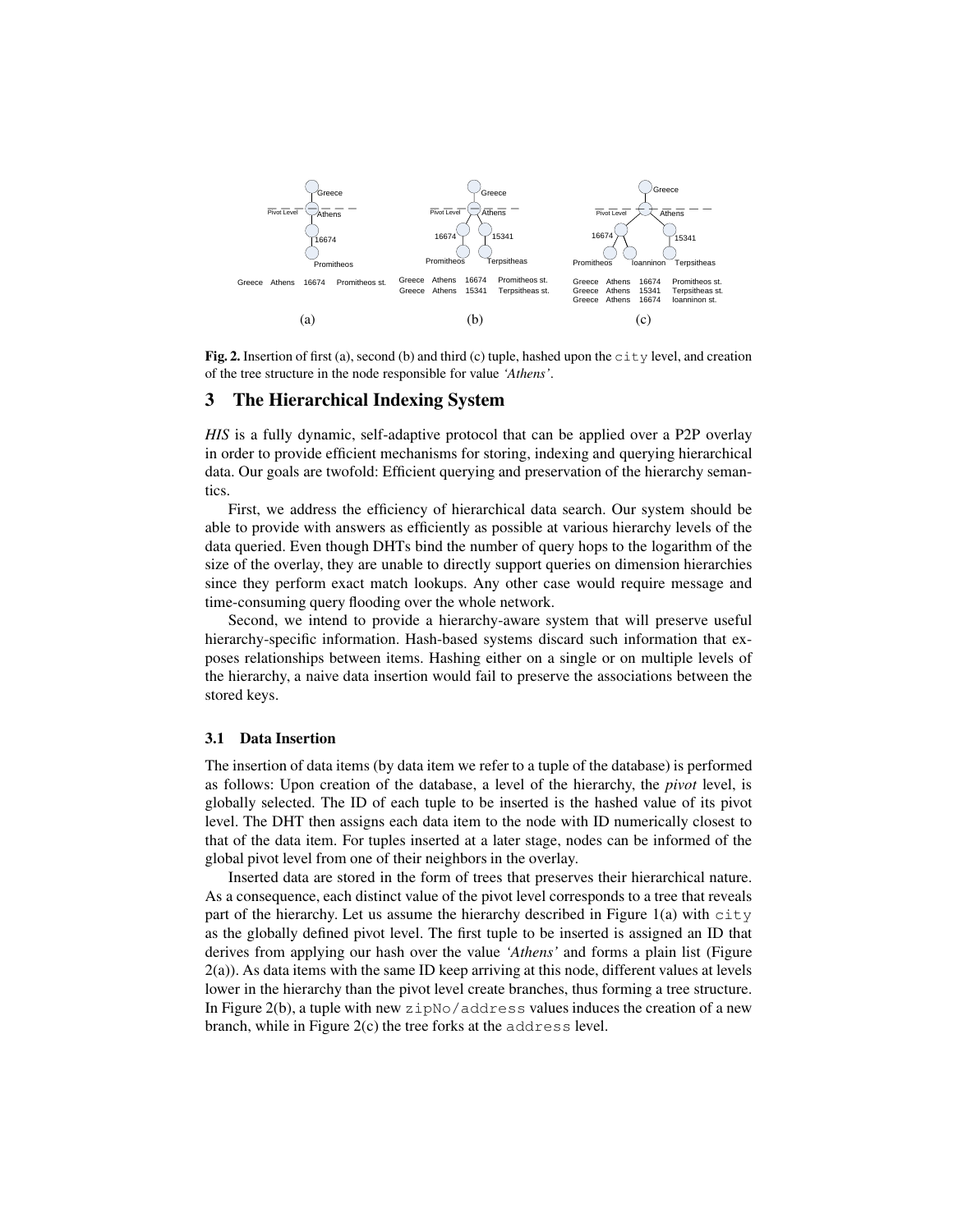

Fig. 3. Example of soft-state index creation.

#### 3.2 Data Lookup and Soft-State Indexing

Queries concerning the pivot level are exact match queries and can be answered within O(log*N*) steps. Queries on any of the other levels cannot be answered unless flooded across the DHT. In order to facilitate this class of queries, we introduce *soft-state indices* to our proposed structure. These indices are created on demand, as soon as a query for non-pivot level data is answered. After the answers from the corresponding nodes are received through overlay flooding, the query initiator hashes the value of the requested key and sends the IDs of the nodes that answered the query to the node responsible for that key. In case of another query referring to the same value, the time and bandwidth consuming flooding is avoided and the response can be provided quickly and efficiently, within logN+C hops, C being the number of nodes the index points to.

The created indices are soft-state, in order to minimize the redundant information. This means that they expire after a predefined period of time (Time-to-Live or *TTL*), unless a new query for that specific value is initiated, in which case, the index is renewed. This mechanism ensures that changes in the system (e.g., data location, node unavailabilities, etc) will not result in stale indices, affecting its performance. While memory becomes a cheaper commodity by the day, the plain size of data discourages an "infinite" memory allocation for indices. Therefore, after the number of indices has reached a limit *Imax*, the creation of a new index results in the deletion of the oldest one. Calibrating *Imax* for performance without increasing it uncontrollably entails knowledge of our data (e.g., how skewed each hierarchy is, etc). The Lookup algorithm of *HIS* is presented in Algorithm 1.

Let us assume the same hierarchy as before, with  $\text{city}$  as the pivot level. When querying for the zip code with value *'16674'*, we discover that no such key exists in the DHT. Flooding is performed and the node *'Athens'* answers with the corresponding tuple. The initiator, which now knows the IDs of the nodes that answered the query, forwards them to the node responsible for the value *'16674'* which now has an index pointing to the node *'Athens'*.

The exact same procedure takes place when the query concerns a value that lies higher in the hierarchy than the pivot level. Both these cases are shown pictorially in Figure 3, where the black dots represent nodes that store the actual data, whereas nodes holding pointers are depicted in grey.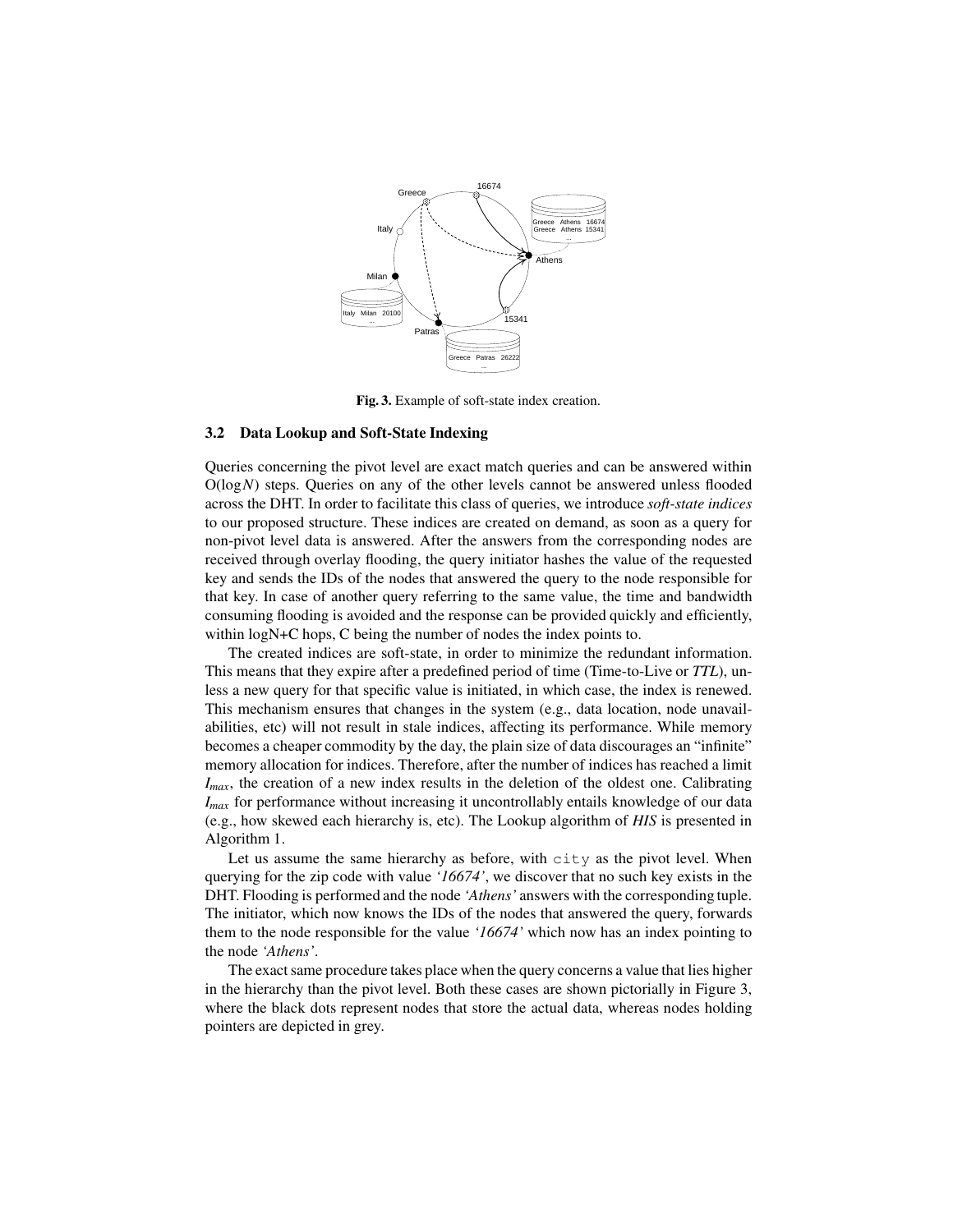#### Algorithm 1 HIS Lookup Algorithm

**Require:** *q*: the query to be resolved

1: r: remote node

- 2: *Kr*,*exact*: set of keys stored by remote node, *Kr*,*ind*: set of keys indexed by remote node
- 3:  $ID_q \leftarrow hash(q)$

4: DHT route(LookupMessage(*IDq*))

- 5: local processing by r
- 6: **if**  $ID_q \notin K_{r,exact}$  then<br>7: check indices list *l*
- 7: check indices list *Kr*,*ind*
- 8: **if**  $ID_q \notin K_{r,ind}$  then<br>9: no exact match for
- no exact match found
- 10: flood(*q*)
- 11: local processing by r
- 12: answers returned by nodes having the corresponding tuples
- 13: DHT\_route(IndexMessage( $ID_q \rightarrow$  nodes that answered))<br>14: Receiver node builds index pointing to the nodes that ans
- Receiver node builds index pointing to the nodes that answered and adds  $ID_q$  to  $K_{r,ind}$
- 15: else
- 16: local processing, tuples returned
- 17: end if
- 18: else
- 19: tuples returned
- 20: end if

### 3.3 Reindexing operation

*HIS* is adaptive to the query distributions, supporting dynamic changes in the pivot level. By shifting to a higher or lower level (*rollup* and *drilldown* respectively), we aim to increase the ratio of exact-match queries, reduce floodings and boost performance.

If the number of queries initiated by a node regarding levels different than the pivot level exceeds the number of queries for the pivot level by some ratio, this node considers the possibility of a new partitioning. The mechanism functions as follows: Each node stores the number of queries (termed *popularity* and denoted  $p_{\ell_i}$ ) it initiates for each level of the L-level hierarchy  $\ell_i$ ,  $0 \le i \le L-1$  within a restricted time-frame *W*. This time-frame should be properly selected to perceive variations of query distributions and, at the same time, stay immune to instant surges in load. By making use of these statistics, the most popular level  $\ell_{max}$  is determined. If  $p_{\ell_{max}}$  is more than *threshold*% of the total number of queries within this time frame, the node is positive to the potential of adopting another pivot level. This step is used as an indication of an imbalance that should be further investigated.

If this is the case, the reindexing enters its second phase, in which the local intuition must be confirmed (or not) using global statistics. The node whose local information indicates a possible shift of the pivot level sends a *SendStats* message to all system nodes. The initiator performs the same calculation using the global statistics this time, with the most popular level being  $\ell_{max}$ . If  $\ell_{max}$  is not *threshold*% or more of the total number of queries, no action is taken. In the opposite case, when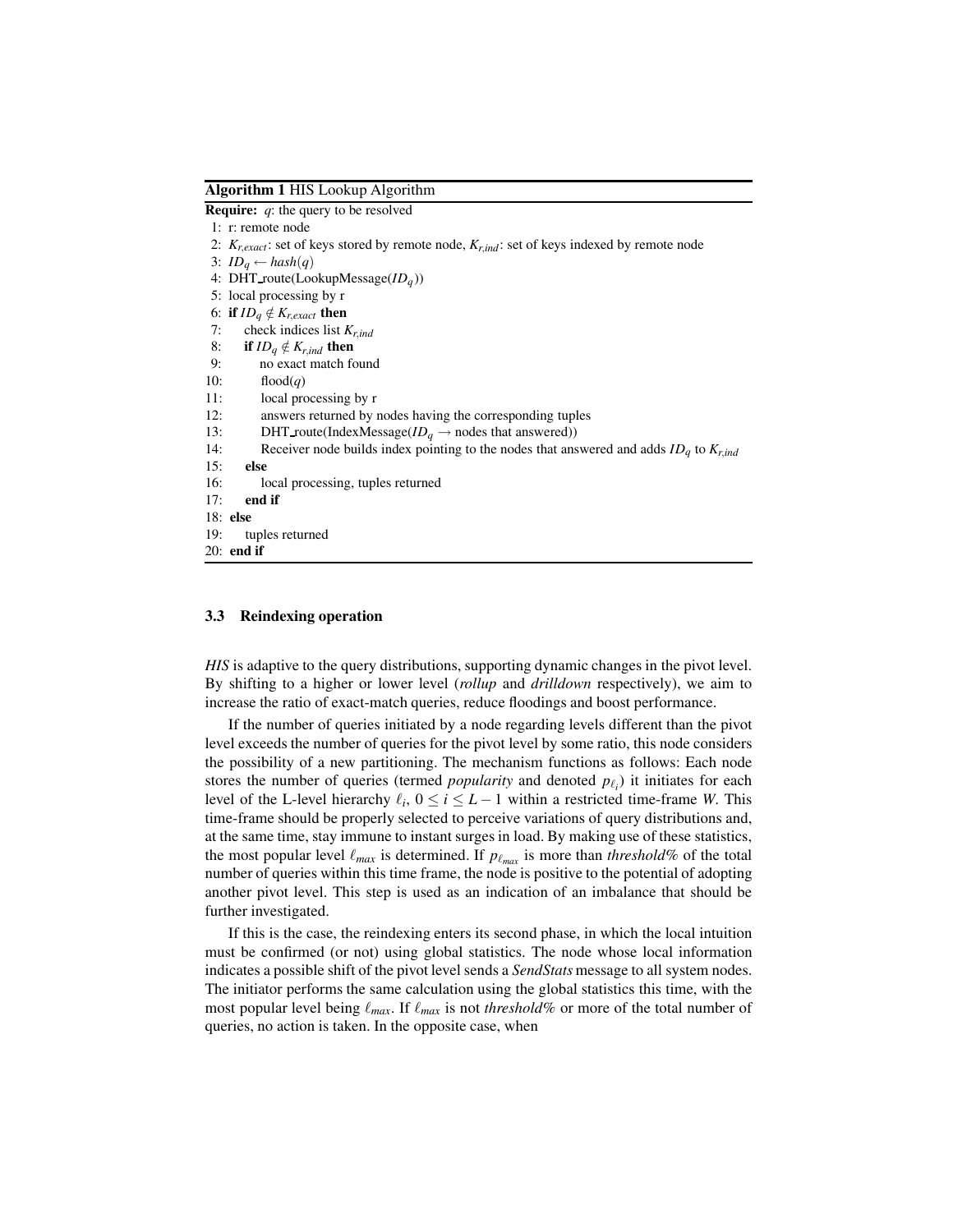# Algorithm 2 HIS Reindexing Algorithm

1:  $\ell_p$ : current pivot level 2:  $p_{\ell_i}$ : popularity of level  $\ell_i$ 3:  $L_{local}$ :  $\ell_0 < \ell_1 < \ldots < \ell_{max}$  levels ranked according to local popularity 4: **if**  $p_{\ell_{max}}/$  $\sum_{i=0}^{L-1} p_{\ell_i} ≥$ *threshold* then 5: flood(SendStatsMessage) and collect global statistics 6:  $L_{global}$ :  $\ell_0 < \ell_1 < ... < \ell_{max}$  levels ranked according to global popularity 7: **if**  $p_{\ell_{max}}/$  $\sum_{i=0}^{L-1} p_{\ell_i} ≥ \textit{threshold}$  then 8: determine new pivot level  $\ell_{p}$  *new* 9: **if**  $\ell_{p\_{new}} = \ell_p$  then 10: no action taken 11: **else if**  $\ell_{p\_{new}}$  higher in the hierarchy than  $\ell_p$  then 12: flood(RollupMessage( $\ell_{p\ \textit{new}}$ ))  $13:$  $p \leftarrow \ell_{p\_new}$ 14: deletion of all indices 15: rehashing of tuples 16: else 17: flood(DrilldownMessage( $\ell_{p\_new}$ )) 18:  $p \leftarrow \ell_{p\_new}$ 19: erasure of all indices 20: rehashing of tuples 21: end if 22: else 23: no action is taken 24: end if 25: else 26: no action is taken 27: end if

$$
p_{\ell_{max}}/\sum_{i=0}^{L-1} p_{\ell_i} \geq threshold
$$

then a rollup or drilldown is performed respectively by all nodes, depending on whether the new pivot level is higher or lower in the hierarchy than the current pivot level. Later on propose an enhanced mechanism for the new pivot level choice.

The node floods a *Rollup* or *Drilldown* message to all nodes of the system, to signal a shift to the new pivot level. Each node that receives this message traverses its tuples, finds all the values of the level that will constitute the new reference point and hashes them one by one, sending the tuples (or the indices to the real location of the data tuples) to the corresponding nodes. Assuming that the size of the dataset  $|D| \gg N^2$ , N being the size of the network, the preferred method to perform this is to send at most *N* messages per node, grouping the tuples by recipient. After the node completes the procedure, it erases all its data and indices. The algorithm is presented in Algorithm 2.

Back to our example, if the node *'Athens'* receives a *Drilldown* message for level ZipNo, it runs through its tuples and discovers that all values for that level are the ones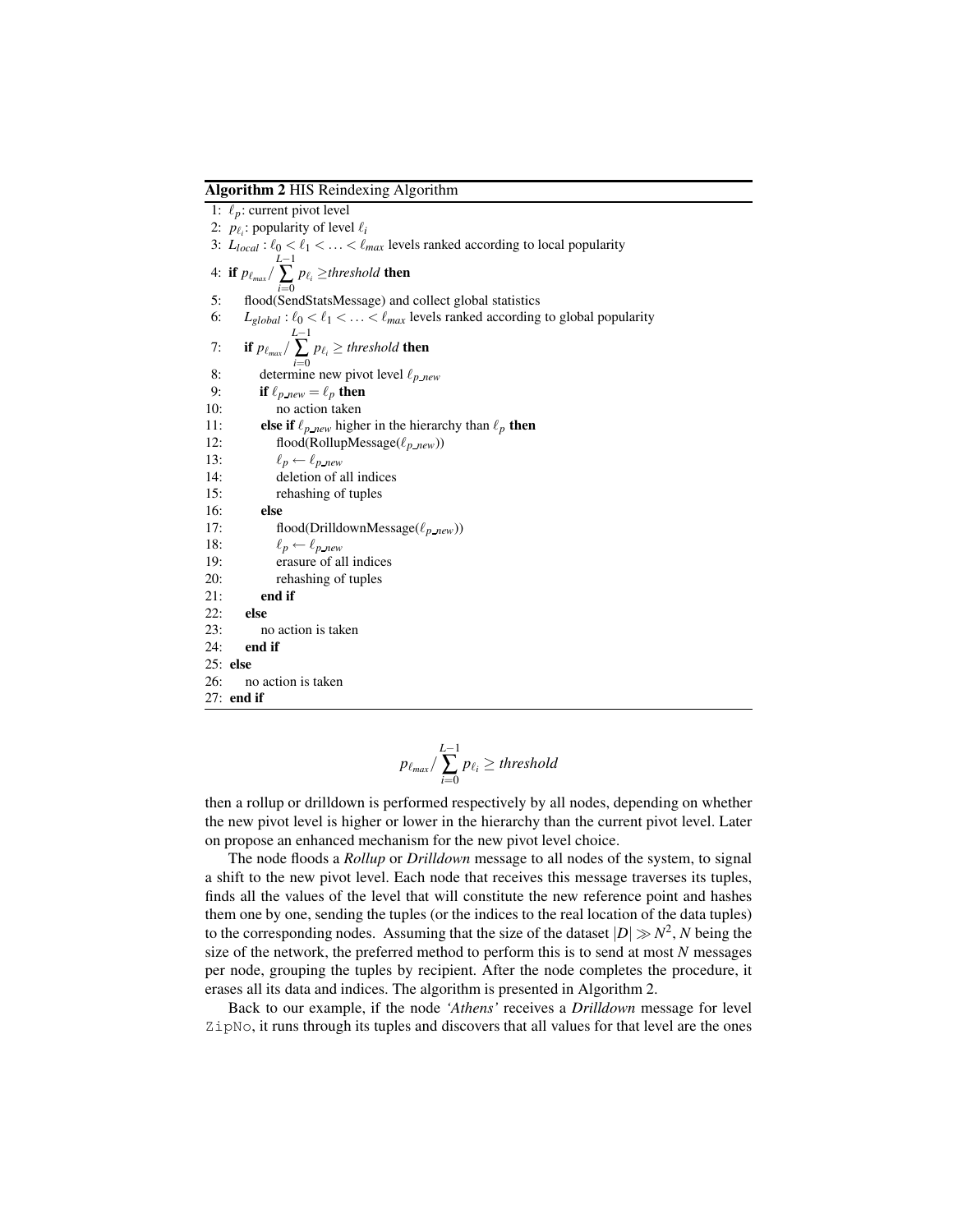depicted in Figure 2(c), namely *'16674'* and *'15341'*. The values are hashed and the corresponding nodes are now responsible for the tuples containing these values.

### 3.4 Locking

In order to ensure the correctness of the answers during the rollup or drilldown procedure and to avoid simultaneous rollups or drilldowns by multiple nodes, we introduce a locking mechanism. After a node finally decides to perform reindexing according to the global statistics, it sends a *Lock* message to all nodes of the system and then proceeds to the rollup or drilldown. Once a node receives the *Lock* message, it changes its state to LOCKED and maintains it for a predefined period of time (related to the size of the system), which we assume adequate to cover the time needed for the whole system to finish the rollup or drilldown procedure and to reach a stable state. During this time, all queries are answered through flooding and no other operation is allowed.

### 4 Discussion

In this section we will briefly discuss some important aspects of *HIS* that relate to its parameters as well as optimization issues.

Memory requirements. Memory requirements for a *HIS* node include the space for the level statistics plus the storage required for the soft state indices: Specifically, each node requires  $O(L) + O(I_{max}) = O(I_{max})$  memory, assuming that, in general,  $L < 10$ . As shown in the experimental section, the overhead may range from small to negligible, depending on the choice of *Imax*.

Parameter selection. A careful choice of the *TTL, W* and *Imax* parameters plays an important role in the performance of the system. A small *TTL* degrades the success ratio of the search mechanism, unnecessarily invalidating indices. Assuming the rate at which participating peers delete their data or disconnect is small (a reasonable assumption for our motivating application), a large value for *TTL* will not create a stale image that fails to reflect the infrequent changes.

The window parameter *W* represents the number of previous statistics that each node stores and uses in order to decide a pivot level change. A large value for *W* will fail to perceive load variations, whereas a very small value will possibly lead to frequent erroneous or conflicting reindexing decisions. In order to estimate its value, we set *W*=  $O(1/\lambda)$ , i.e., we connect the size of the window with the query interarrival time. The more frequent the requests, the smaller W can be and vice-versa. Finally, regarding the total amount of memory dedicated per node, this is dominated, as we mentioned before, by *Imax* and more specifically by the maximum number of non-pivot keys *Kmax* that a node is responsible for (thus holds indices pointing to the relevant nodes). Assuming a (very optimistic) value of  $N = 1K$  nodes for our application and that IDs and keys need 20 bytes (as outputs of SHA1 hash function), a node that will be responsible for 1K different keys will need at most 20KB of memory while for 10K keys a node will need at most 200KB of memory (certainly affordable by most modern desktop PCs).

Tuple insertion - Updates. Tuple updates are normally performed through an update of the tuple's measures at the corresponding node. One open issue relates to the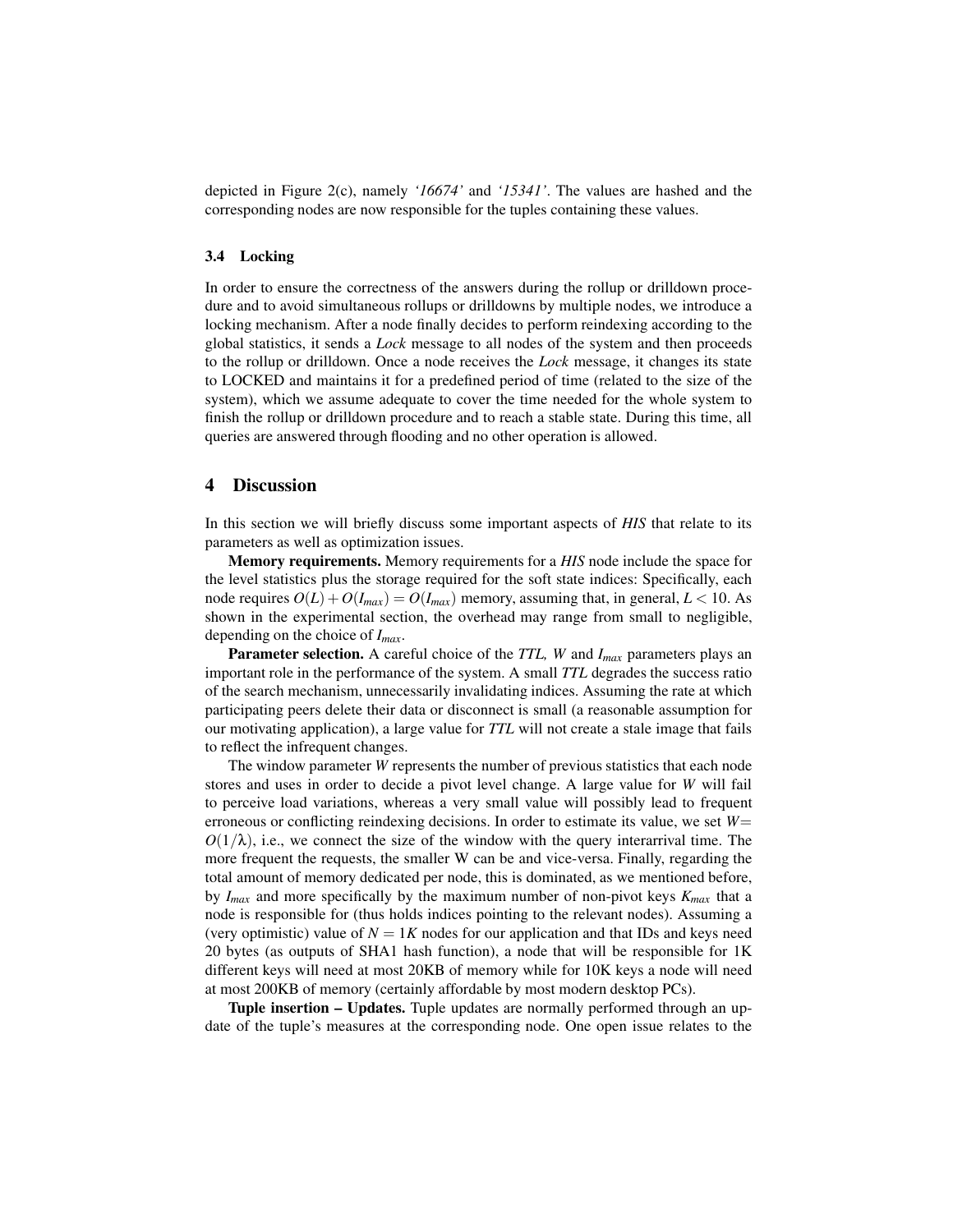insertion of new tuples in the system. While hashing according to the current pivot level and storing the new item is trivial, there may exist indices that need to be updated since the new tuple must be included in the result set of various queries. As an example, consider an inserted tuple that documents sales in a new Greek zip code. An existing index for *'Greece'* should now include the ID of the node responsible for the new tuple. Since the creation of an index may be followed by one or more index deletions at the creating node (due to space constraints), the inserting node cannot know of the existence or not of an index relative to the new tuple a priori. This can be resolved in a variety of ways, according to the level of consistency that we require from our system. We distinguish the following two cases:

• *Weak consistency – allow for some incomplete answers:* Nodes periodically append the inserted tuples to a globally known location. Index-holding peers can then, asynchronously, retrieve this directory and update the required indices.

• *Strong consistency – require complete answers:* After each insertion, the node performs n lookups to identify the existence of all possible indices. Each node that holds a corresponding combination will update its value.

Enhanced pivot selection algorithm. Rollup or drilldown decisions have a large impact on our system in terms of bandwidth utilization and query performance: The reindexing mechanism not only requires global message exchange but also invalidates the so far created indices. Spikes in load can often produce such operations. Therefore, frequent index reorganizations should be avoided, yet beneficial reindexing should not be prevented. Besides the ranking of levels according to their popularity, the overall query distribution should be taken into account as well for the new pivot level choice, since it is possible that the system profits by choosing some less popular level than  $\ell_{max}$ . Observing that the least costly reindexing process is the one that shifts the pivot level higher in the hierarchy, we propose an enhanced mechanism for choosing a new pivot level: After the collection of the global statistics, if the most popular level exceeds the *threshold* and the difference between that and some less popular levels is less than *diff*, all these levels are considered candidate levels. In that case, if one of the candidate levels is the pivot level, the system should make no change, otherwise, it should choose the level that is highest in the hierarchy from the candidate set.

**Balancing Reindexing costs.** Reindexing is a costly procedure, as it requires network flooding for the collection of statistics and the consecutive re-insertion of tuples. The latter dominates the complexity of the reindexing process which requires  $\Omega(N^2)$ messages. Therefore, it is important to ensure that our gains from reducing query floodings outweigh this cost.

Minimizing Reindexing operations. In order to minimize the number of occasions where global statistics are collected due to nodes interested in suboptimal levels or malicious users, we introduce the *interval<sub>n</sub>* parameter for each node *n*, which defines the minimum interval between two consequent checks that can be initiated by *n* and coincides with the frequency of *n* checking its statistics. Its initial value  $T_s$  is the same for all nodes.

As mentioned earlier, it is possible that the globally optimal pivot level is contradictory to the interest of a single node. In such cases, local node statistics will be continuously dictating data repartitioning, refuted by the global statistics. In order to dis-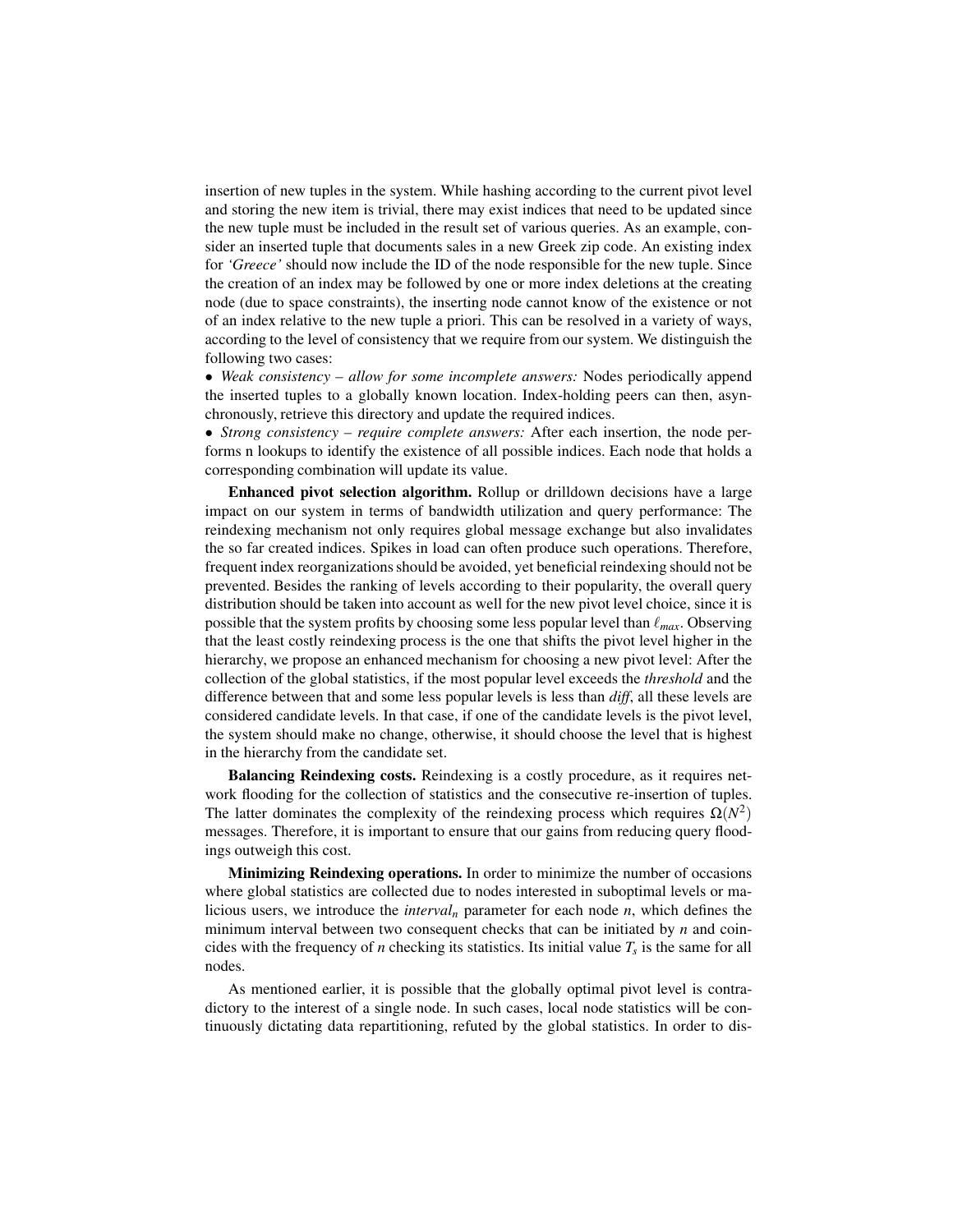|                                          | Skewed towards |                      |                     | <b>Skewed towards</b> |
|------------------------------------------|----------------|----------------------|---------------------|-----------------------|
| levelDist/valueDist $\rightarrow \ell_0$ |                | $\rightarrow \ell_3$ | levelDist/valueDist | $\rightarrow \ell_3$  |
| V/V                                      | 52.3           | 52.3                 | 1.0/0               | 31.1                  |
| 0.5/0                                    | 63.3           | 40.6                 | 1.0/0.5             | 40.5                  |
| 1.0/0                                    | 73.4           | 31.1                 | 1.0/1.0             | 78.3                  |
| 1.5/0                                    | 82.5           | 24.5                 | 1.0/1.5             | 98.9                  |
| 2.0/0                                    | 88.8           | 22.6                 | 1.0/2.0             | 100.0                 |

Table 2. Percentage of queries directed to the top Table 3. Percentage of queries directed to the top 10% of the data values for various *levelDist*. 10% of the data values for various *valueDist*.

courage consecutive reindexing attempts from the same node, we introduce a back-off mechanism, which multiplicatively increases the *interval<sub>n</sub>* when the processing of local and global statistics conclude in different results or in a no-change decision (i.e., *interval<sub>n</sub>* =  $2T_s$ , 4 $T_s$ , etc). Each time a *SendStats* message is flooded over the network, *interval<sub>n</sub>* is reset to the maximum between the current value and  $T_s$ , regardless of the outcome (whether a reindexing is decided or not).

# 5 Experimental Results

We now present a comprehensive simulation-based evaluation of *HIS*. Our performance results are based on a heavily modified version of the FreePastry simulator [9], although any DHT implementation could be used as a substrate. We assume a network size of 512 nodes, 100 of which are randomly chosen to initiate queries at any given time. Experiments conducted with up to 1K nodes showed little qualitative difference.

In our simulations, we use synthetically generated data. Our data is a tree with each value having at most one parent. We are using a uniform distribution per level, meaning that each distinct value of  $\ell_i$  has a constant number of children in  $\ell_{i+1}$ . By default, our data comprise of 10000 tuples, organized in a 4-level hierarchy (see Figure 1(a)) with one numerical fact (sales). The number of distinct values per level are  $|\ell_0 = 500|, |\ell_1 =$ 1000|,  $|\ell_2 = 5000|$  and  $|\ell_3 = 10000|$ . The level of insertion is, by default,  $\ell_1$  (city), unless stated otherwise.

For our query workloads, we consider a two-stage approach: we first identify which level our query will target according to the *levelDist* distribution; the requested value is then chosen from that level following the *valueDist* distribution. In our experiments, we use the Zipfian ( $p_i \sim 1/i^{\theta}$ ) distribution for both *levelDist* and *valueDist*. In the rest of this section, we use the notation  $a/b$  to identify workloads, where *a* and *b* correspond to the values of θ for *levelDist* and *valueDist* respectively. Tables 2 and 3 quantify the level of skew for commonly used workloads in our simulations, when the skew is directed towards the first  $(\ell_0)$  or the last hierarchy level  $(\ell_3)$ .

Generated queries arrive at an average rate of  $1 \frac{query}{sec}$ , in a 50000 sec total simulation time. We present results for queries on a single dimension with multiple levels of hierarchy. Our default *threshold* value is set to 30%, which is a large enough value to avoid very frequent reindexing attempts. Simulations with different values of threshold around this default show small qualitative difference. The default value of *W*, which controls how quickly the system can adapt to changes, is set to 500 seconds. Finally, for our experiments we assume a practically infinite value of *TTL* (indices never expire).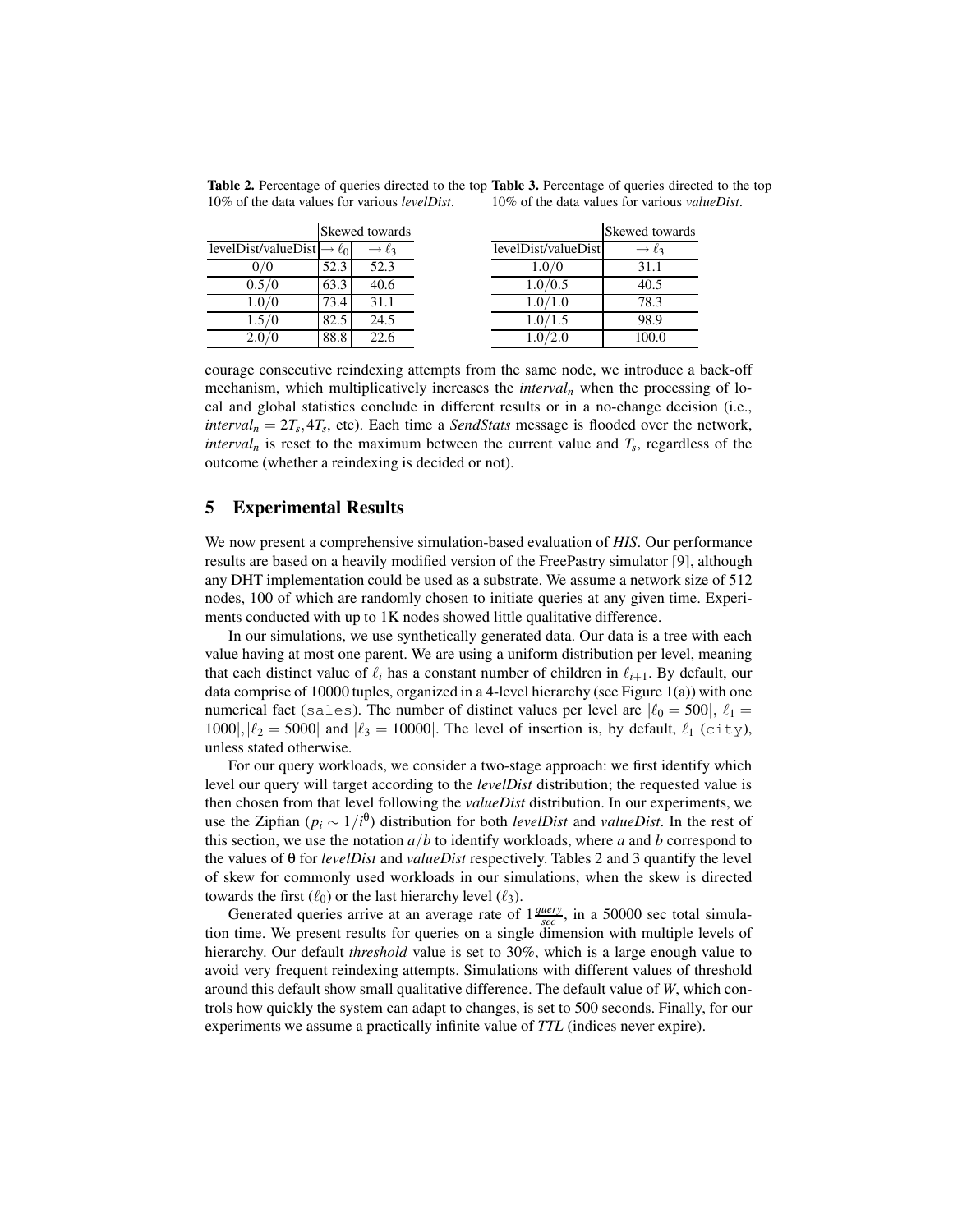

Fig. 4. Precision over variable values of the *Imax* Fig. 5. Precision for varying *valueDist* (skew parameter. towards  $\ell_3$ ).

In this section, we intend to demonstrate the performance and adaptability of *HIS* under various conditions. Our goal is to show that *HIS* is highly efficient under a variety of data and load distributions and can quickly adapt to sudden changes in skew without any modification to the default parameters. Specifically, we measure the percentage of queries which are answered without flooding (*precision*). We compare *HIS* with the naive protocol (referred to as *Naive*), where precision equals the ratio of queries concerning the insertion level, and a special case of *HIS*, where only the soft-state indices are utilized and no reindexing occurs (referred to as *HIS(N/R*)).

#### The effect of the *Imax* parameter

The value of the *Imax* parameter is very important as it specifies the maximum number of different non-pivot values that a node can index, and thus defines, as described earlier, the memory requirements of each node. The effect of the *Imax* parameter on the system's precision is examined in this set of experiments, with its value varying from 0 to 1000 for three workloads,  $0/0$ ,  $0.5/0$  and  $1.0/0$ , directed towards  $\ell_3$ . Results are depicted in Figure 4.

As expected, the system performance improves as *Imax* increases for all workload skews. As the number of indices increases, more queries can be answered using this mechanism. There exists a point *Ithres*, beyond which no significant improvement is observed. The *Ithres* value as well as the documented slope strongly depend on the data and query workloads. When no reindexing occurs (0/0 workload), the *Ithres* value is larger since *HIS* solely relies on indices to improve its performance, plus more distinct values are requested. In the two skewed workloads, *HIS* tracks the optimal pivot level and shifts to it, hence less space dedicated to indices is necessary to achieve high performance. Finally, it is worth noticing that the more biased the workload, the lower the performance gains. This is due to the fact that a greater  $\theta$  value results in more duplicate queries, thus in fewer distinct keys that need to be indexed. The dominant performance mechanism in these cases is the indexing level.

For the rest of the experiments we assume that each node stores up to  $I_{max} = 1$ k indices, a large enough value which ensures that for the data and query workload of our experiments the majority of the created indices will remain in the system. This heavily favors the *N/R* method, since *HIS* discards all indices each time a reindexing occurs. With this value, each node needs to dedicate approximately 20KB of main memory for *HIS* (excluding the data of course, which may or may not be physically located at the DHT).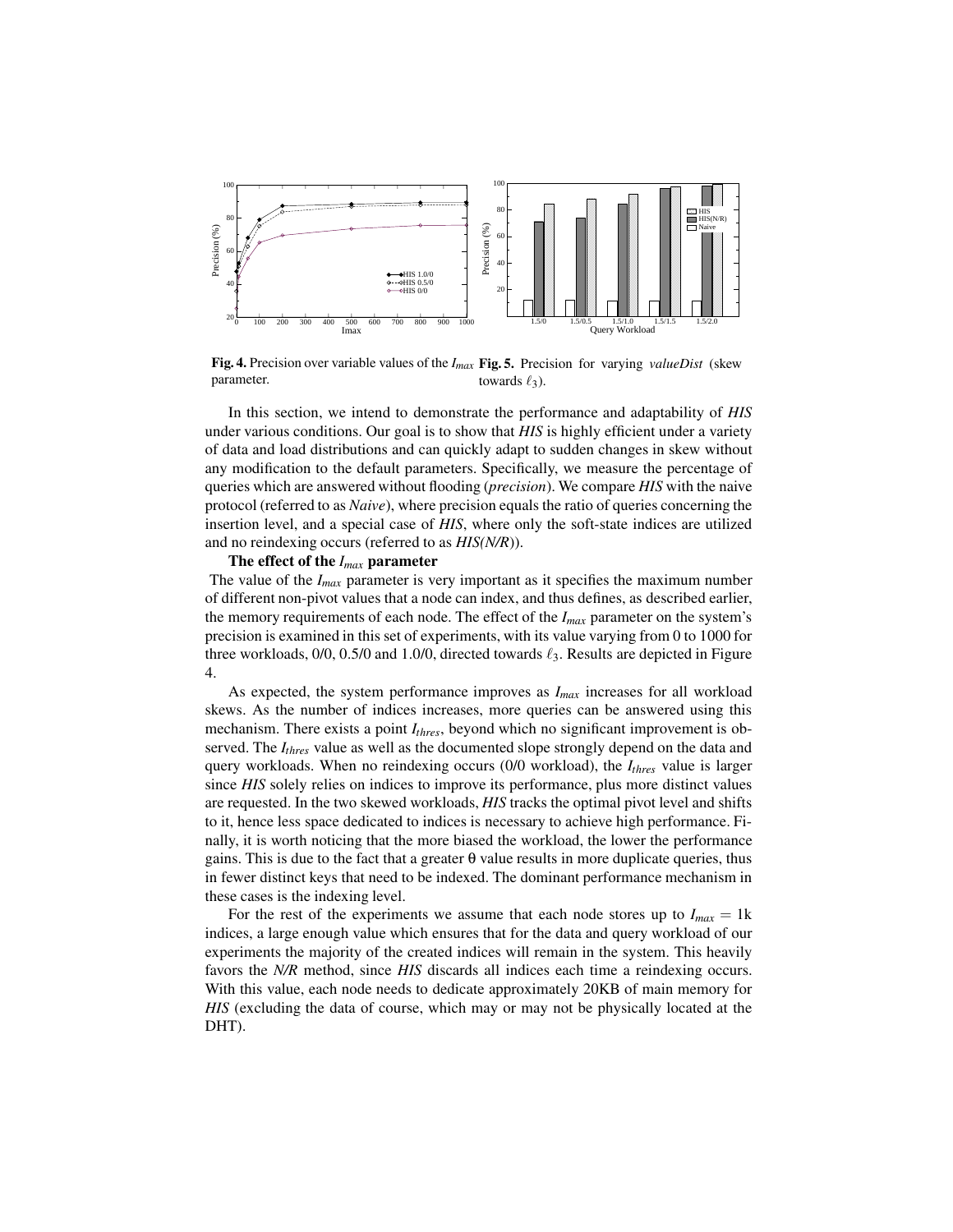



Fig. 6. Precision for varying *levelDist* (skew towards  $\ell_3$ ).



Fig. 8. Precision for varying *levelDist* (skew towards  $\ell_0$ ).

Fig. 7. Average number of messages required to answer a query (skew towards  $\ell_3$ ).



Fig. 9. Average number of messages required to answer a query (skew towards  $\ell_0$ ).

### Performance with varying query distributions

In this set of simulations, we first vary the *levelDist* distribution, keeping  $\theta = 0$  for *valueDist* (Figures 6-9). Afterwards, we vary the *valueDist* distribution, maintaining  $\theta = 1.5$ for *levelDist* (Figure 5). In both cases we alter the direction of skew towards  $\ell_0$  or  $\ell_3$ , using the default parameters otherwise.

In Figure 6, data are skewed towards the lowest level  $\ell_3$ . As  $\theta$  increases for *levelDist*, the performance of *HIS* improves: Reindexing is performed sooner and the exact matches due to the chosen pivot level increase. It reaches very high levels of precision (above 90%), while even with uniform requests (0/0) our method can directly answer close to 80% of all queries. *HIS* directly answers three to ten times more queries than the static method (i.e., *Naive*). In such cases, where *valueDist* is uniform and the most popular level consists of a large number of distinct values, indices alone do not suffice to serve queries, therefore *HIS(N/R)* demonstrates noticeably worse performance than *HIS*. However, as θ increases, *HIS(N/R)* starts to catch up with *HIS* due to query redundancy.

By increasing θ for *valueDist* (Figure 5), we observe remarkably high precision rates (close to 100%), because both the ratio of popular queries and the density of queries for certain tuples increase. The higher the θ, the more *HIS(N/R)* approaches *HIS*. This is due to the fact that indices can serve more queries since the number of distinct requests decreases.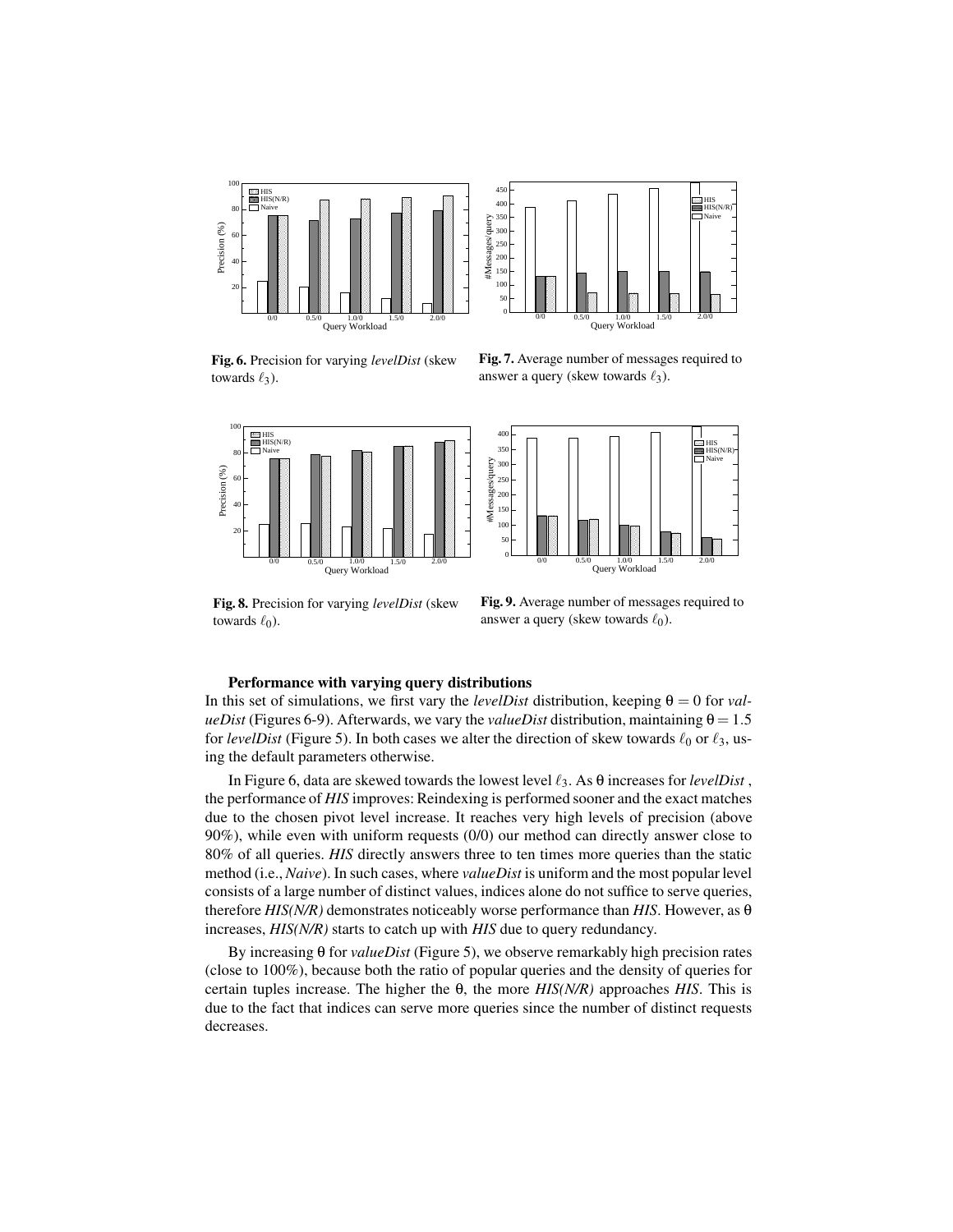

Fig. 10. Precision over time for various workloads when a sudden shift in skew occurs at  $t_c$  = 25000*sec*.

Figure 8 shows results where our workload favors  $\ell_0$ . Again, we notice a similar trend in performance as the values for θ increase. Nevertheless, *HIS* is slightly less effective than  $HIS(N/R)$  (less than 5%), with this difference diminishing as  $\theta$  increases. This is due to the limited number of distinct values of  $\ell_0$  which facilitates the maintenance of indices, while for *HIS* all created indices are erased during the rollup procedure. However, since we assume the same *Imax* parameter for both methods, *HIS* naturally outperforms its competition in the steady state, as it can increase its performance with time.

Figures 7 and 9 depict the number of messages that need to be exchanged in the system in order to answer a query, indicating a measure of bandwidth consumption. The numbers illustrated include the request as well as response messages for each query. While both methods are clearly more bandwidth efficient than the *Naive* method, *HIS* results in significantly less messages per query than *N/R*, as queries answered through indices, although preferable than floodings, require more messages than the ones answered directly (exact-matches). The difference is more noticeable in the workloads favoring  $\ell_3$  (Figure 7). The explanation is similar to that for the precision ratio: A skew towards the lowest level produces more distinct queries, thus more floodings, which strongly affect the communication overhead. *HIS* avoids that by shifting to the most popular level inducing some communication cost. Besides the creation and maintenance of indices, which is common in both *HIS* and *N/R*, *HIS* needs some extra messages in order to collect statistics and perform reindexing (referred to as *control* messages). However, in all experiments the documented ratio of control messages over the total number is less than 5%. Nevertheless, our gains in precision and reduction in floodings greatly outperform this small overhead.

#### Performance in dynamic environments

In the next experiment, we measure the performance and adaptivity of *HIS* in dynamic environments, namely sudden changes in the workload. We tailor our query distribution so that a sudden change occurs in the middle of the simulation  $(t_c = 25000sec)$ : From a skewed workload towards  $\ell_0$  we shift to a skewed load towards  $\ell_3$ . We show the results for various levels of skew in Figure 10.

Our results show that, in all cases, *HIS* quickly increases its precision due to the combination of automatic reindexing and soft-state indices. While floodings increase after  $t_c$  (hence the decline in precision), it quickly manages to recover and regain its perfor-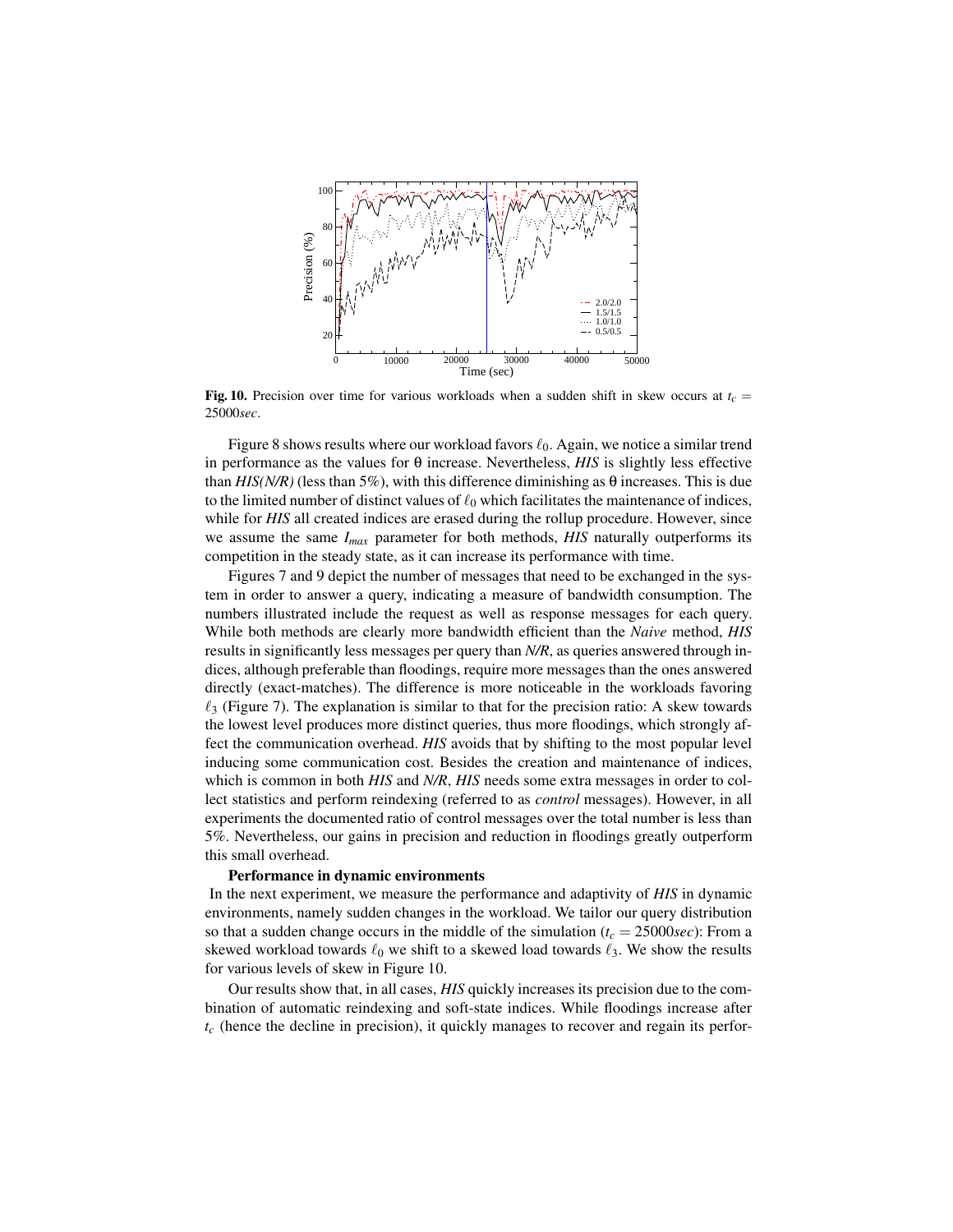



Fig. 11. Precision over various data distributions.

Fig. 12. Precision over variable number of hierarchy levels.

mance characteristics. The rate at which these events occur depends on the amount of skew: In the 2.0/2.0 and 1.5/1.5 cases, we show remarkable increase in precision (starting from the plain data insertion at  $t = 0$ *sec*), fast recovery after the change in skew and convergence to almost 100% precision. For less skewed distributions  $(0.5/0.5, 1.0/1.0)$ , the results record a slight deterioration in the rate of convergence as well as a decline in precision from the change in skew: The decline ranges from less than 10% in the 2.0/2.0 case to about 35% in the worst-case. Once again, we observe that *HIS* performs best in skewed workloads, but its performance in the steady state is invariably high, regardless of the workload.

#### Performance with varying data distributions

In this experiment, we show the impact of the distribution of data on the performance of our method. We vary the number of children a value can have in our data-trees: We shift from data with relatively balanced populations of the hierarchy levels to very skewed ones, e.g.,  $|\ell_n| \gg |\ell_i|, i < n$ . We generate three datasets for a three-level hierarchy, with a different number of distinct values for each level except the bottom one (i.e., we maintain a constant number of tuples,  $|\ell_2| = 5000$ ). We annotate each dataset using the notation  $|\ell_0|/|\ell_1|/|\ell_2|$ . The queries follow a zipfian 1.5/0 distribution that changes midpoint, in a manner similar to the previous experiment: Half of the simulation time we favor  $\ell_0$ , while the other half we favor  $\ell_2$ . The results, for a simulation period of 10000 sec, are depicted in Figure 11.

Our method shows clear advantages over an indices-only scheme for all datasets. First, we note that *HIS* increases its performance as the dataset becomes more skewed towards the lower levels. This is due to the fact that, reindexing towards these levels enables *HIS* to answer almost all queries directly as the small number of distinct values for the remaining ones can be answered through indices. As the datasets become more "balanced", the creation and maintenance of indices fails to accommodate all queries, thus reducing the precision of both methods. Second, we note that *HIS(N/R)* is more heavily affected from the data distribution since its performance depends exclusively on the soft-state indexing, while our method shows a decline of less than 15%.

#### Testing *HIS* with different number of hierarchy levels

In this set of simulations we plan to identify the possible performance variations caused by datasets with different number of hierarchy levels. By altering the cardinality of each level, we create equal-size data and query-sets with the same *levelDist* and *valueDist*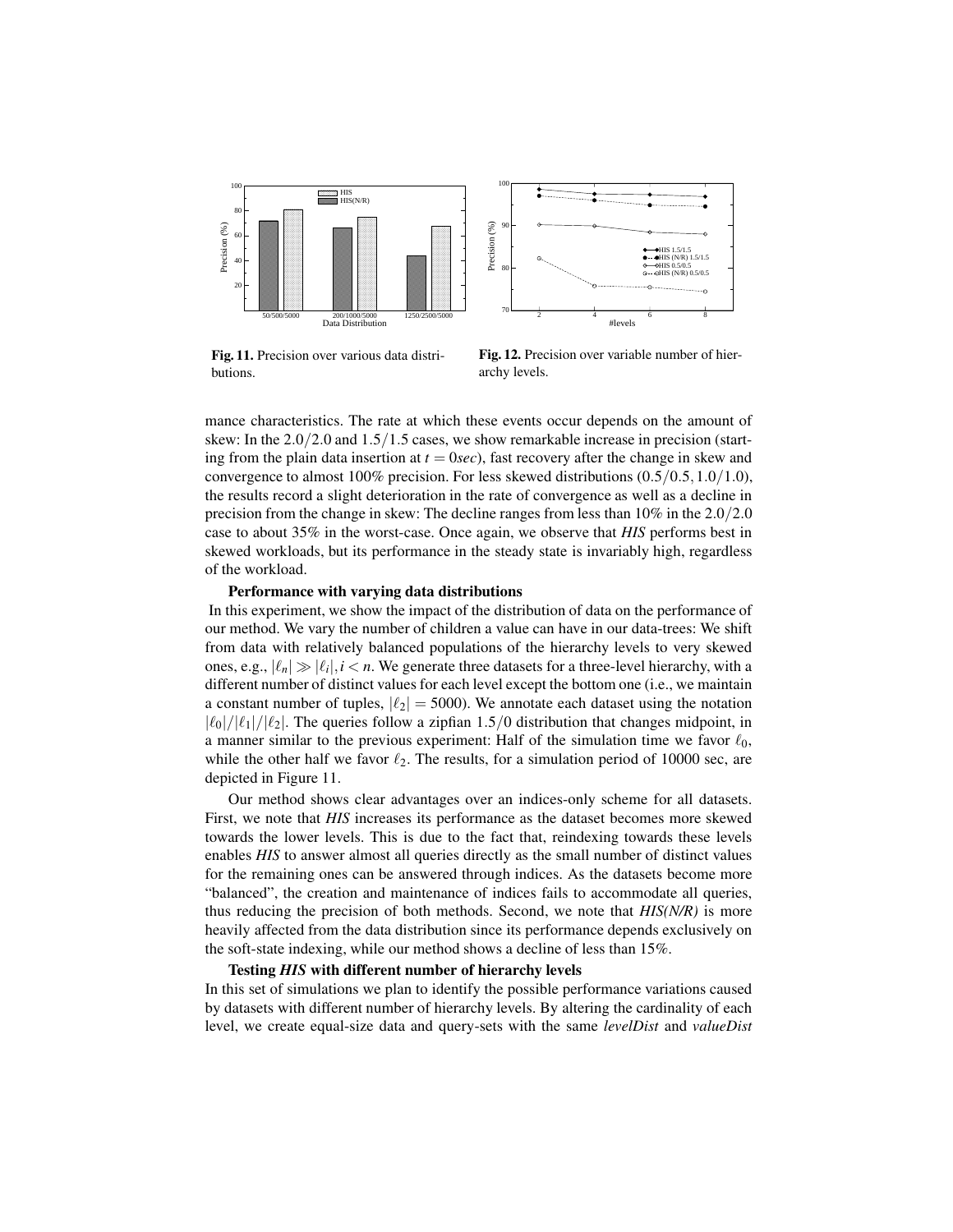

Fig. 13. Precision over various popularity dif- Fig. 14. Number of control messages exferences for different values of *diff*. changed for different values of *diff*.

values. Figure 12 depicts the results for 2, 4, 6 and 8 levels for two different workloads, skewed towards  $\ell_3$ : 0.5/0.5 and 1.5/1.5.

As the number of levels increases linearly, the popular levels' request rates decrease, thus reducing the number of exact match queries for the level *HIS* chooses. Nevertheless, the performance degradation for *HIS* is negligible in both cases, because it relies on both the reindexing mechanism as well as soft-state indices. In the *N/R* version and for less skewed workloads, precision is more heavily affected by an increase in the number of levels, as the number of queries that cannot be accomodated by indices increases. For more skewed workloads, both schemes show very high precision. Nevertheless, variations in the value of θ have a much smaller effect on *HIS* compared to the *N/R* version.

### Pivot level selection and the effect of the *diff* parameter

This experiment intends to prove the effectiveness of the enhanced pivot selection algorithm in terms of performance as well as bandwidth consumption. We produce workloads where the initial pivot level has a constant average popularity of 35%. Initially, the pivot level is the most popular one ( $\ell_{max}$ = $pivot$ ), with the second most popular level ( $\ell_3$  in our case) falling short by 10%. The popularity of  $\ell_3$  gradually increases, reaching and finally exceeding that of the pivot by up to 15%. We measure the precision as well as the number of control messages, which include messages used for the creation and maintenance of indices as well as those exchanged to collect statistics and perform reindexing. The experiment is conducted with variable values of the *diff* parameter (0%, 5% and 10%).

As depicted in Figure 13, the performance noticeably degrades as the average popularity of  $\ell_3$  approaches that of the pivot levels for small values of  $diff$ . When  $diff=0$ , meaning that the system always adopts  $\ell_{max}$  as the new pivot level, we observe a maximum degradation of 30% for the case where  $p_{\ell_3} \simeq p_{\ell_{pivot}}$ . This is due to the fact that minor temporal differences in popularities lead to frequent global reindexings (up to 50 such operations for the specific case). These consecutive reorganizations decrease the system's precision, also causing invalidation of the so far created indices and further decreasing the exact match rate. The communication overhead is heavily affected as well, as illustrated in Figure 14, which depicts the number of control messages exchanged throughout the simulation. When *diff* is small, besides an increase in messages enforcing rollups or drilldowns, the system suffers the increase in *SendStats* messages. When *diff* =0, equal level popularities result in the exchange of up to 60 times more control messages. The more concrete the difference between the two most popular levels, the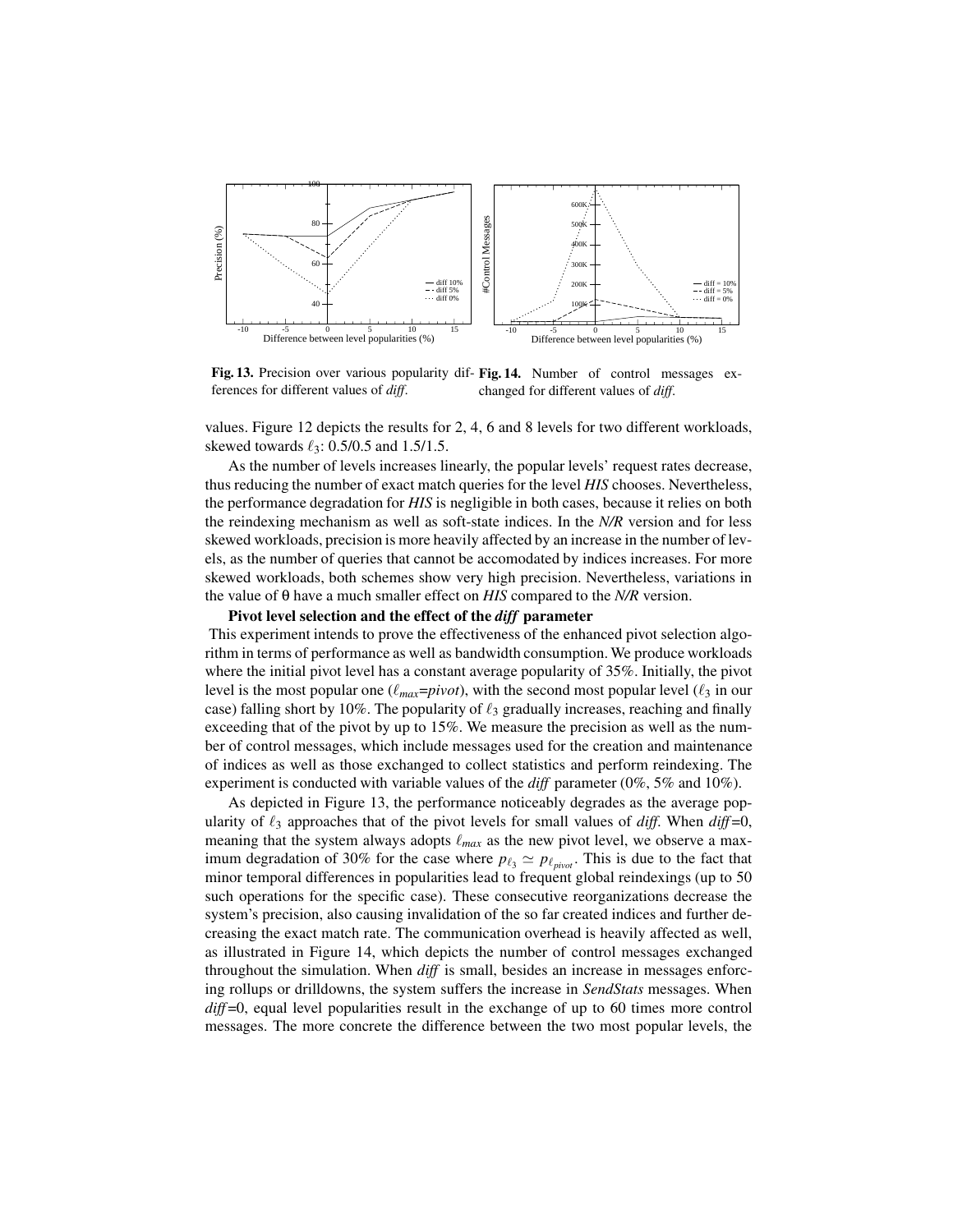

Table 4. Number of distinct values and number of tuples for the three APB-generated data and query sets.

|    | $ $ Product $ $ # tuples #queries |            |      |
|----|-----------------------------------|------------|------|
| D1 | 9KI                               | 12M        | 12K  |
| D2 |                                   | 45K 1500M  | 37 K |
| D3 |                                   | 90K 12300M | 75K  |

Fig. 15. Performance of HIS for the three APB datasets.

more confident the system is of the optimal pivot level and thereby the less unnecessary reindexings it performs.

As *diff* increases, the system's precision is less affected by similar average popularities of the two most popular levels. In the case of  $diff=10\%$ , we notice that even with similar popularities, the system demonstrates no degradation. On the contrary, it maintains a steadily increasing precision, performing reindexing only when necessary. Furthermore, it demonstrates a significantly lower communication overhead (an order of magnitude fewer control messages).

#### Reindexing and flooding costs

As aforementioned, the cost of reindexing is non-negligible. Hence, it is very important that the system performs the minimum required reindexing rounds. *HIS* proves extremely efficient to that end, carrying out one reindexing process per direction of skew: This translates to a single reindexing for the workloads with no change and two for the workloads that change the direction of skew. Moreover, we calculated that one *HIS* reindexing equals 13 queries answered by flooding. Since we only perform the necessary reindexing(s) and less than 5 *SendStats* requests are produced per simulation, our method is substantially more bandwidth efficient.

#### APB Benchmark Datasets

We also test the performance of *HIS* using some realistic data and query sets generated by the APB-1 benchmark [10]. APB-1 creates a database structure with multiple dimensions and generates a set of business operations reflecting basic functionality of OLAP applications. For our experiments, we focus on the product dimension, a steep hierarchy of 6 levels (the bottom level contains 90% of the members). We generate three datasets with increasing values for  $|product|$  and the produced data-cube (see Table 4). Results are depicted in Figure 15, with the enclosed graph showing the average precision.

In all cases,  $HIS$  achieves very high precisions (near  $100\%$ ) with small ( $< 10\%$ ) fluctuations. In all three simulations, the precision reaches  $80\%$  in about  $1/3$  of the queries and reaches its peak after half the queries have taken place. It is noteworthy that this performance is registered for extremely voluminous datasets (in the order of billions of tuples), with a very small number of queries (compared to the size of the dataset) and using the same *Imax* parameter as with our default datasets (despite that the distinct values are 20 times as many). Another observation relates to the rate of convergence: The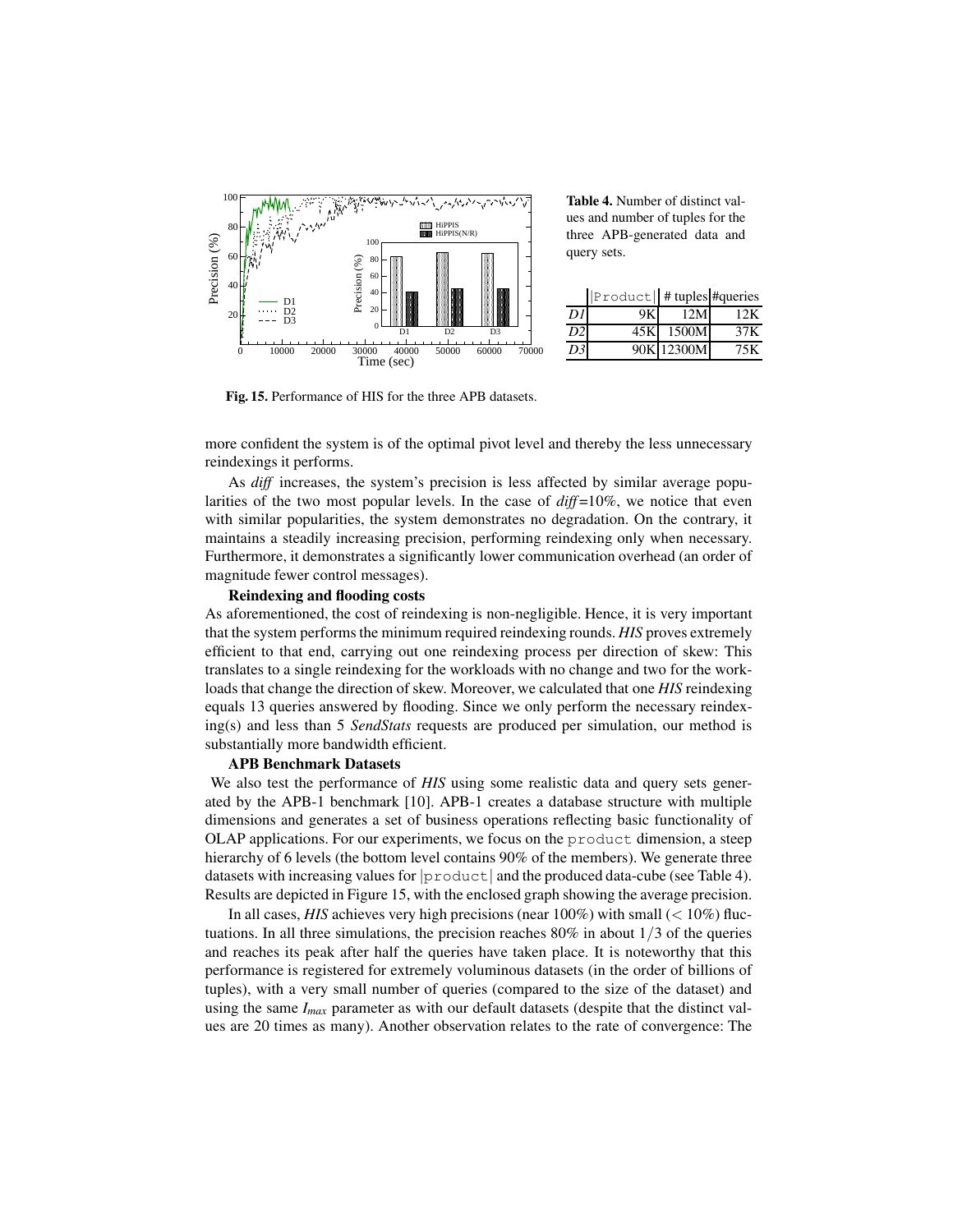smaller the dataset, the faster the convergence rate. This is again due to the fact that we use a limited amount of memory for the indices, therefore a big increase in the number of distinct values queried (this is natural as the dataset increases), cannot accommodate all requests.

# 6 Related Work

There has been significant work in the area of databases over P2P networks. PIER [3] proposes a distributed architecture for relational databases supporting operators such as join and aggregation of stored tuples. A DHT-based overlay is used for query routing. The PIER platform is also used along with a Gnutella overlay in [11] for common file-sharing. The Chatty Web [12] considers P2P systems that share (semi)-structured information but deals with the degradation, in terms of syntax and semantics, of a query propagated along a network path. PeerDB [2] features relational data sharing without schema knowledge. Query matching and rewriting is based on keywords provided by the users. GridVine [13], and pSearch [14] are based on structured P2P overlays. GridVine hashes and indexes RDF data and schemas, and pSearch represents documents as well as queries as semantic vectors. All these approaches offer significant and efficient solutions to the problem of sharing structured and heterogeneous data over P2P networks. Nevertheless, they do not deal with the special case of hierarchical data.

An interesting method for representing hierarchical data is presented in [15]. The method is applied on unstructured networks containing XML documents in order to favor the routing of path queries. Each XML document is represented by an unordered label tree and bloom filters are used to summarize it.

In [16], hierarchies are exploited to enable faster computation of the possible views and a more compact representation of the data cube. Another approach is the DC-Tree [17], a fully dynamic index structure for data warehouses modeled as data cubes. In this approach, the attributes of a dimension are partially ordered with respect to the valid hierarchy schema for each dimension. DC-tree stores one concept hierarchy per dimension and assigns an ID to every attribute value of a data record that is inserted. These approaches are very efficient in answering both point and aggregate queries over various data granularities but do so in a strictly centralized and controlled environment.

# 7 Conclusions

In this paper we described *HIS*, an adaptive technique for storing, indexing and querying data organized in hierarchical dimensions for DHT overlays. *HIS* performs a combination of active reindexing according to the granularity of the incoming queries and soft-state indexing, achieving both high performance and adaptation to various shifts in workload, without assuming any prior knowledge of it and with minor communication and computation overhead. By preserving the nature of the stored tuples, it enables on-line querying on different granularities of voluminous data with 100% recall.

Our simulations, using a variety of workloads and data distributions, show remarkable performance in bandwidth efficiency (up to 10 times less query flooding and over 90% precision) compared to a naive DHT insertion scheme. Moreover, it shows very fast